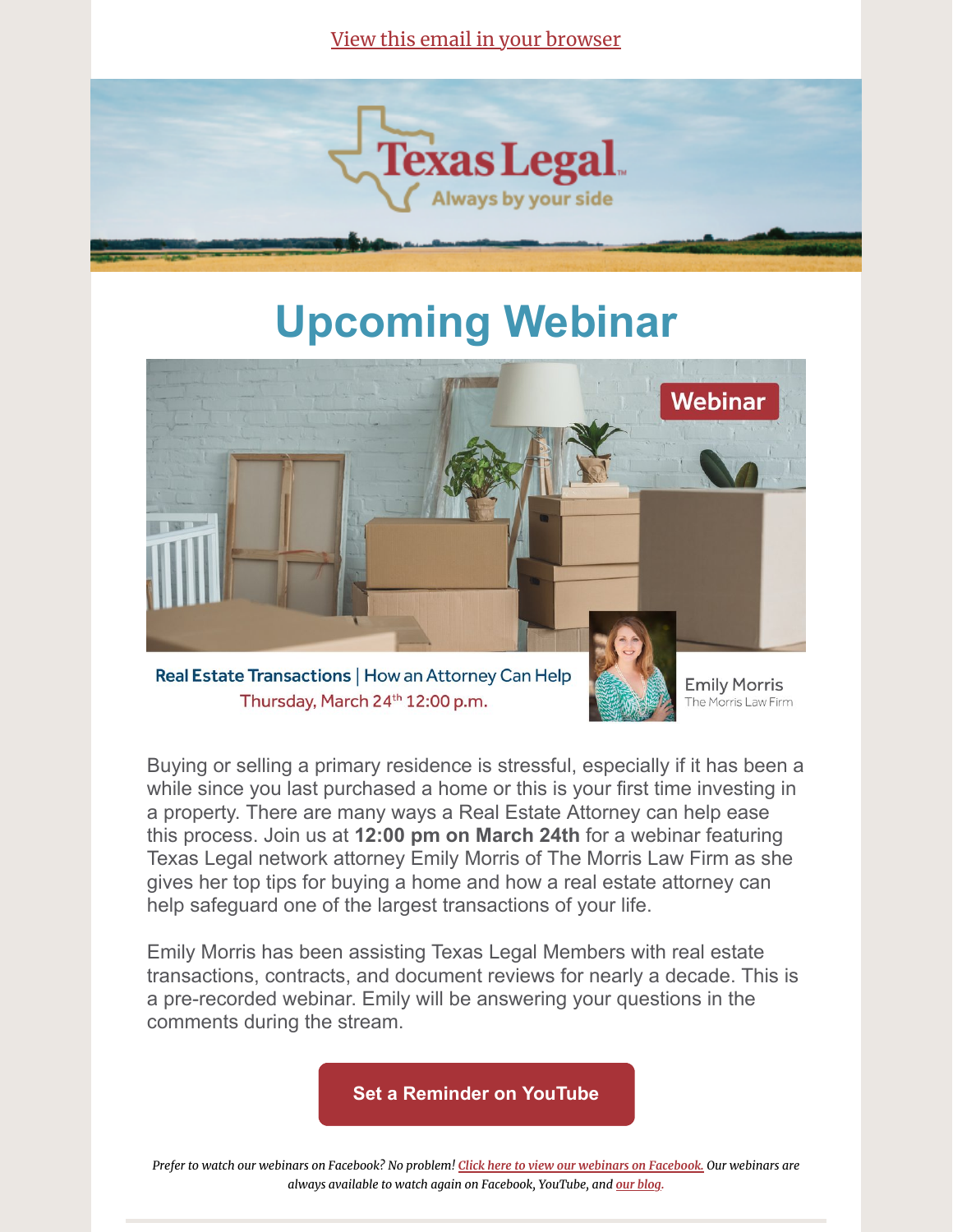## **Real Estate Transaction Benefits**

Representation for residential real estate transaction is covered\* for Texas Legal Members. The average cost for real estate transaction services like document review, consultation, and representation without a Texas Legal Membership could be up to \$1,250.

This in addition to a wealth of covered legal services including family law, civil & criminal defense, and more.

To learn more about plan options, visit **[TexasLegal.org](https://texaslegal.org/?utm_source=mailchimp&utm_medium=member&utm_id=sept)**.

**[Sign Up for Texas Legal](https://texaslegal.org/join)**

\*The Residential Real Estate Transaction benefit is covered under the Preferred and Secure Plan policies. Please note this covered legal service is not intended for professional legal services relating to the construction of a new residence or rental unit or improvements to an existing home or structure. For more details regarding your specific plan and available *benefits, please contact Texas Legal.*

## **Lone Star Advocate**



Most people don't consider an attorney an essential part of a real estate transaction, but having a lawyer on your side can help when buying or selling your home.